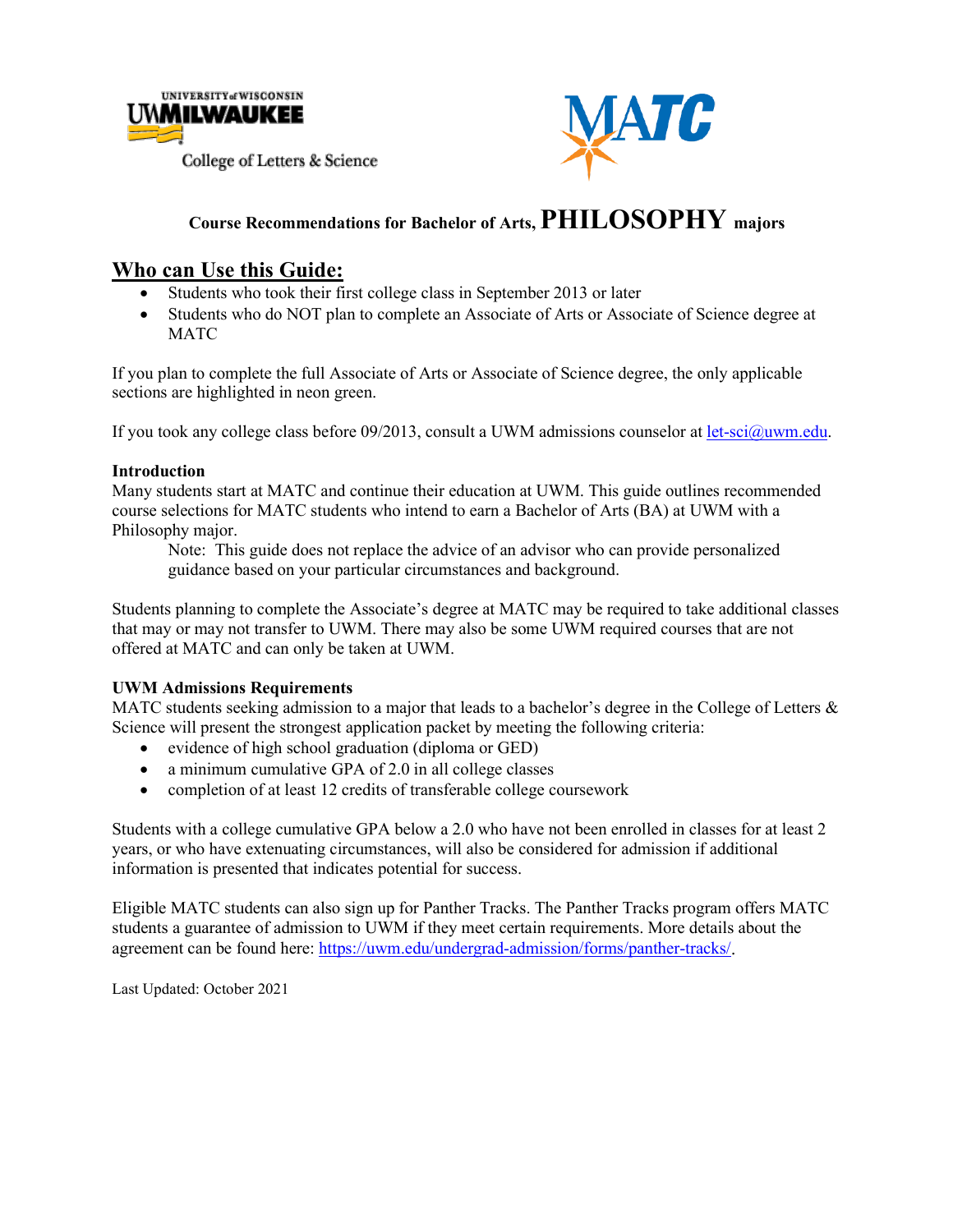#### **Goal**

While at MATC, students can complete the following UWM requirements on a pathway towards a UWM BA in Philosophy:

- $\checkmark$  Fine Arts Requirement (3 credits can be completed at MATC)
- $\checkmark$  English Requirement (Parts A and B can be completed at MATC)
- $\checkmark$  Math Requirement (Part A can be completed at MATC)
- $\checkmark$  Natural Science Requirement (all 12 credits can be completed at MATC)
- $\checkmark$  Humanities Requirement (6 of the 12 credits required can be completed at MATC)
- $\checkmark$  Social Science Requirement (all 12 credits can be completed at MATC)
- $\checkmark$  Cultural Diversity Requirement (3 credits can be completed at MATC with careful course selection)
- $\checkmark$  World Language Requirement (4 years of high school or 4 semesters of college)
- $\checkmark$  Philosophy Major Requirement (6 of the 30 credits can be completed at MATC)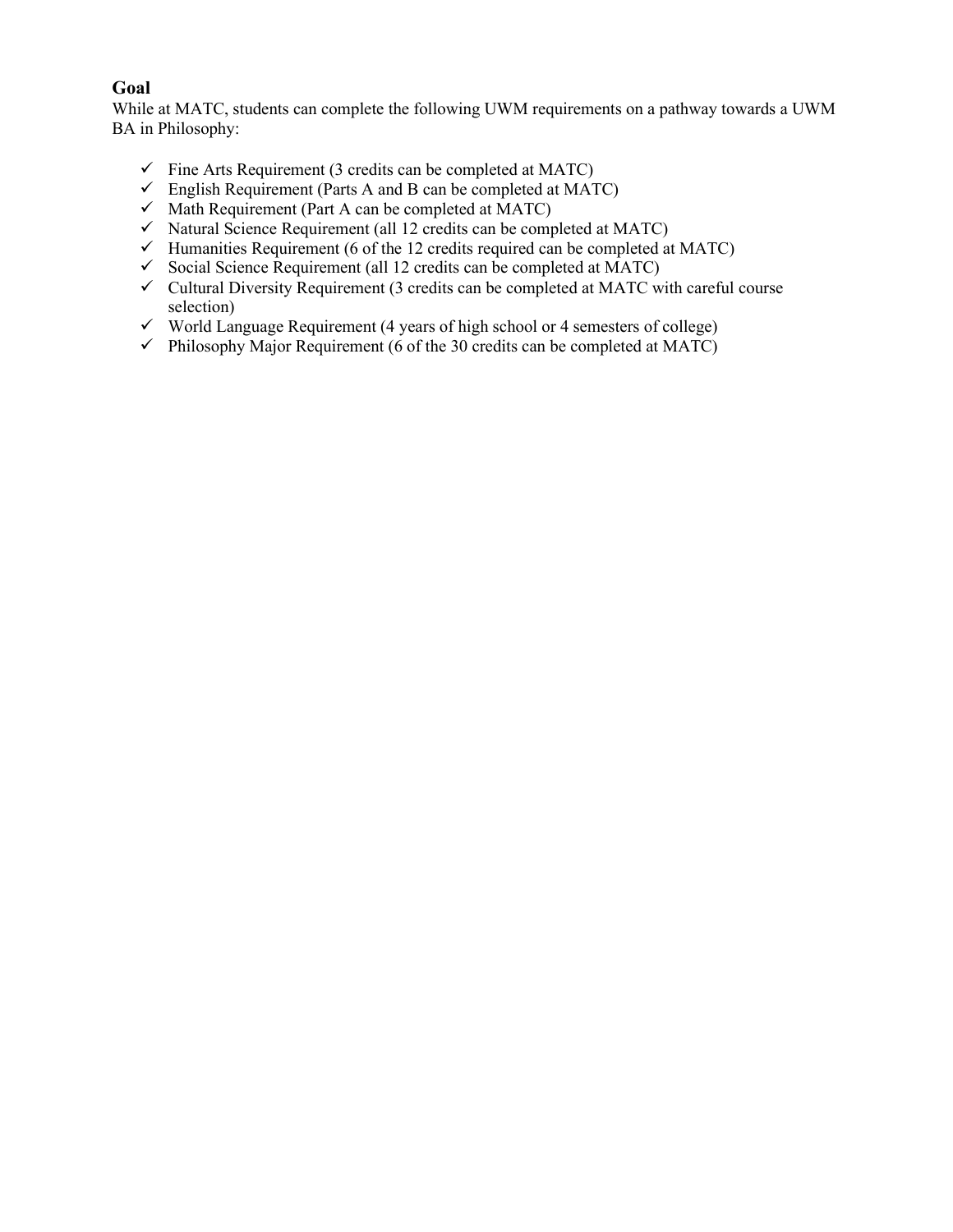## **Course Recommendations and Transferability**

#### **Fine Arts**

|                | <b>MATC</b>                        |    | <b>UWM</b> will accept it as | : MATC<br><b>Meets</b> | <b>Meets UWM BA</b> |             |             |
|----------------|------------------------------------|----|------------------------------|------------------------|---------------------|-------------|-------------|
| <b>Course</b>  | <b>Title</b>                       | v. | Course                       | <b>Title</b>           | $\sim$<br>مدب       | Keauırement | Keauırement |
| <b>ART 201</b> | $\sim$ $\sim$<br>Understanding Art |    | <b>Art 106</b>               | <b>Art Survey</b>      |                     | manities    | Arts        |

### **English (complete all)**

|                | <b>MATC</b>       |                             |         | <b>UWM will accept it as:</b>       | <b>Meets MATC AA</b> | <b>Meets UWM BA</b> |                |
|----------------|-------------------|-----------------------------|---------|-------------------------------------|----------------------|---------------------|----------------|
| Course         | <b>Title</b>      |                             | Course  | <b>Title</b><br>Сr.                 |                      | Requirement         | Requirement    |
| <b>ENG 201</b> | English 1         |                             | Eng 101 | Intro to College Writing            |                      | English             |                |
| <b>ENG 202</b> | English 2         | 3 (must earn a C or higher) | Eng 102 | <b>College Writing and Research</b> |                      | English             | English Part A |
| <b>ENG 208</b> | Technical Writing |                             | Eng 206 | <b>Technical Writing</b>            |                      |                     | English Part B |

### **Math (complete all)**

|                 | MATC                    |                             |             | <b>UWM</b> will accept it as:          |     | <b>Meets MATC AA</b> | <b>Meets UWM BA</b>                     |
|-----------------|-------------------------|-----------------------------|-------------|----------------------------------------|-----|----------------------|-----------------------------------------|
| Course          | <b>Title</b>            | Ur.                         | Course      | <b>Title</b>                           | Cr. | Requirement          | Requirement                             |
| <b>MATH 200</b> | Intermediate Algebra    | 4 (must earn a C or higher) | Math $105$  | Intermediate Algebra                   |     | Math                 | Math Part A                             |
| <b>MATH 260</b> | <b>Basic Statistics</b> |                             | MthStat 215 | <b>Elementary Statistical Analysis</b> |     | Math                 | Natural Science<br>and formal reasoning |

### **World Language**

The Philosophy major requires world language through the 4<sup>th</sup> level. If you took four years of the same language in high school, you have satisfied the requirement and no further coursework is needed. If you did not take four years of a world language in high school, take the following classes at MATC or take a different language at UWM. If you took two or three years of the same world language in high school, contact us for information.

| <b>MATC</b>          |              |     |             | <b>UWM</b> will accept it as: |     | <b>Meets MATC AA</b><br>Requirement | <b>Meets UWM BA</b><br>Requirement |  |
|----------------------|--------------|-----|-------------|-------------------------------|-----|-------------------------------------|------------------------------------|--|
| Course               | <b>Title</b> | Cr. | Course      | <b>Title</b>                  | Cr. |                                     |                                    |  |
| FLANG <sub>202</sub> | Spanish 1    |     | Spanish 103 | First-semester Spanish        |     | Foreign Language                    | World Language                     |  |
| FLANG <sub>205</sub> | Spanish 2    |     | Spanish 104 | Second-semester Spanish       |     | Foreign Language                    | World Language                     |  |
| FLANG <sub>213</sub> | Spanish 3    |     | Spanish 203 | Third-semester Spanish        |     |                                     | World Language and International   |  |
| FLANG <sub>214</sub> | Spanish 4    |     | Spanish 204 | Fourth-semester Spanish       |     |                                     | World Language and International   |  |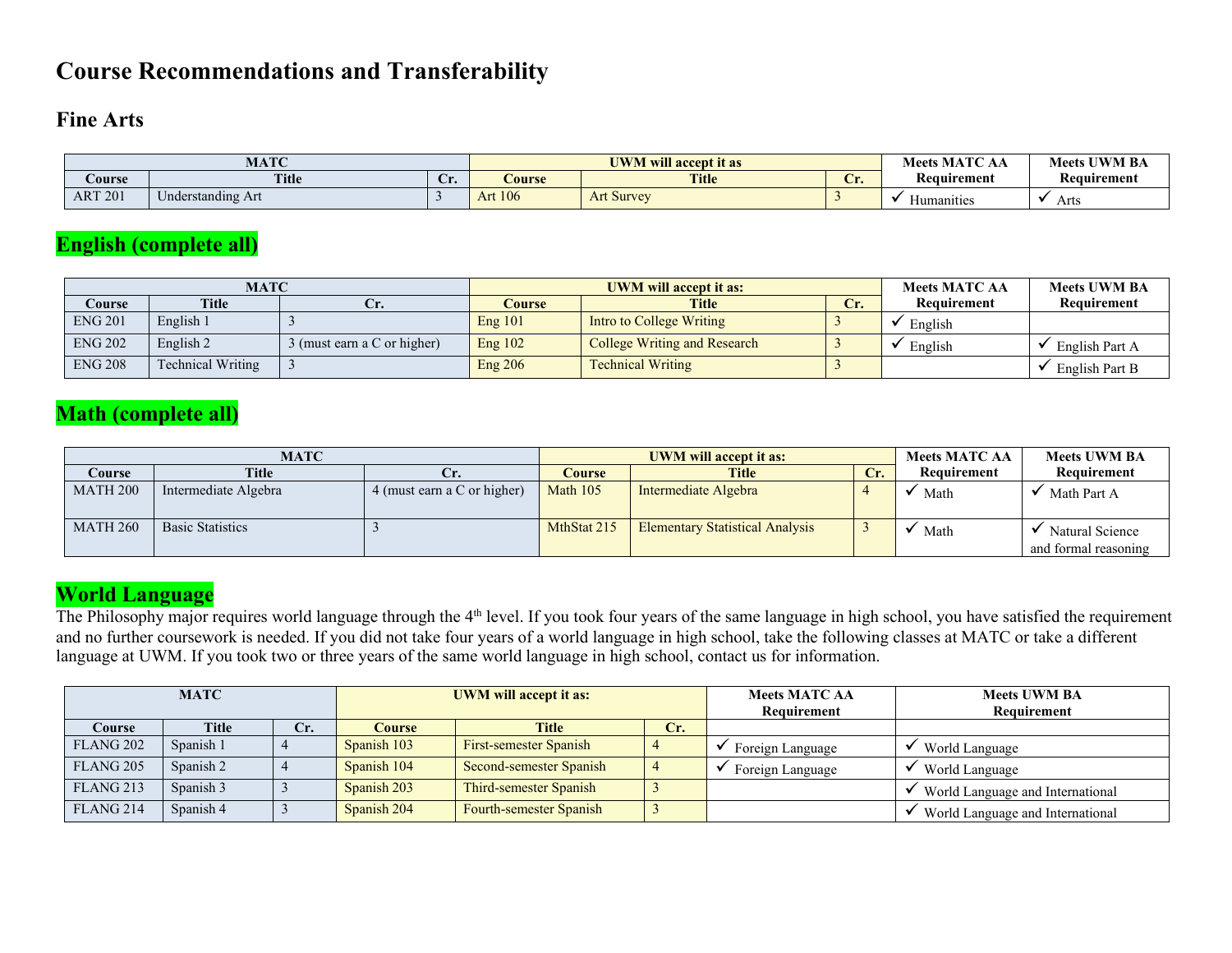# **Humanities (Choose two)**

| <b>MATC</b>              |                                           |                         |                 | <b>UWM</b> will accept it as:                 | <b>Meets MATC AA</b>    | <b>Meets UWM BA</b>         |                                           |
|--------------------------|-------------------------------------------|-------------------------|-----------------|-----------------------------------------------|-------------------------|-----------------------------|-------------------------------------------|
|                          |                                           |                         |                 |                                               |                         | Requirement                 | Requirement                               |
| <b>Course</b>            | <b>Title</b>                              | Cr.                     | <b>Course</b>   | <b>Title</b>                                  | Cr.                     |                             |                                           |
| Art 203                  | Ancient to Medieval Art &<br>Architecture | 3                       | Art Hist 101    | Ancient and Medieval Art and<br>Architecture  | $\mathbf{3}$            | $\checkmark$ Humanities     | $\checkmark$ Humanities and International |
| Art 204                  | Renaissance to Modern Art                 | $\overline{\mathbf{3}}$ | Art Hist 102    | Renaissance to Modern Art and<br>Architecture | $\mathfrak{Z}$          | $\checkmark$ Humanities     | $\checkmark$ Humanities and International |
| <b>ENG 213</b>           | American Literature to 1865               | $\overline{\mathbf{3}}$ | <b>Eng 223</b>  | American Writers to 1900                      | $\mathfrak{Z}$          | ✓<br>Humanities             | $\checkmark$ Humanities                   |
| <b>ENG 214</b>           | American Literature since<br>1865         | $\overline{3}$          | <b>Eng 224</b>  | Amer Writers: 1900 to present                 | $\overline{3}$          | $\checkmark$ Humanities     | Humanities                                |
| <b>ENG 215</b>           | Contemporary Literature                   | $\overline{3}$          | <b>Eng 248</b>  | Literature and Contemporary Life              | $\overline{3}$          | Humanities                  | ✓<br>Humanities                           |
| <b>ENG 218</b>           | African American Literature 1             | $\overline{3}$          | Africol 102     | <b>Survey African Am Literature</b>           | $\mathfrak{Z}$          | Humanities                  | Humanities and Cultural Diversity         |
| <b>ENG 219</b>           | African American Literature 2             | $\overline{\mathbf{3}}$ | Africol 210     | The African American Novel                    | $\overline{\mathbf{3}}$ | Humanities                  | Humanities and Cultural Diversity         |
| <b>ENG 220</b>           | Native American Literature                | $\overline{3}$          | <b>Eng 276</b>  | Intro to American Indian Literature           | $\overline{3}$          | Humanities                  | Humanities and Cultural Diversity         |
| <b>ENG 221 OR</b><br>223 | African Am<br>Literature/Women            | $\overline{3}$          | <b>Eng 277</b>  | <b>Intro Ethnic Minority Literature</b>       | $\overline{3}$          | $\checkmark$ Humanities     | Humanities and Cultural Diversity         |
| <b>ENG 222</b>           | Images of Women in Lit.                   | $\mathfrak{Z}$          | <b>Eng 243</b>  | Intro to Literature by Women                  | $\mathfrak{Z}$          | Humanities<br>✓             | Humanities and Cultural Diversity<br>✓    |
| <b>ENG 225</b>           | Holocaust Literature                      | $\mathfrak{Z}$          | Comp Lit 231    | <b>Literature and Religion</b>                | $\mathfrak{Z}$          | Humanities                  | Humanities and International              |
| <b>ENG 235</b>           | Utopian and Science Fiction<br>Lit        | $\mathfrak{Z}$          | Classic 260     | <b>Classical Utopias</b>                      | $\mathfrak{Z}$          | $\checkmark$ Humanities     | $\checkmark$ Humanities                   |
| <b>ENG 240</b>           | Intro to Modern Cinema                    | $\mathfrak{Z}$          | <b>Eng 290</b>  | Intro to Film Studies                         | $\mathbf{3}$            | $\checkmark$ Humanities     | $\checkmark$ Humanities                   |
| <b>HIST 204</b>          | Western Civilization 1776 to<br>present   | $\overline{3}$          | <b>Hist 102</b> | Western Civilization 1500 to present          | $\mathfrak{Z}$          | $\checkmark$ Social Science | Humanities and International              |
| <b>HIST 210</b>          | Women in American History                 | $\overline{3}$          | <b>Hist 243</b> | Women in American History                     | $\mathbf{3}$            | ✓<br>Social Science         | ✓<br>Humanities                           |
| <b>HIST 214</b>          | African American History                  | $\overline{3}$          | African 111     | Intro Afr-Am History to 1865                  | $\mathfrak{Z}$          | Social Science              | ✓<br>Humanities and Cultural Diversity    |
| <b>HIST 215</b>          | African Am. History and<br>Culture        | $\overline{\mathbf{3}}$ | African 112     | Intro Afr-Am History 1865 to present          | $\overline{\mathbf{3}}$ | Social Science              | Humanities and Cultural Diversity         |
| <b>HIST 228</b>          | World History to 1500                     | $\mathfrak{Z}$          | <b>Hist 131</b> | World History to 1500                         | $\mathfrak{Z}$          | Social Science              | Humanities and International              |
| <b>HIST 229</b>          | World History since 1500                  | $\overline{3}$          | <b>Hist 132</b> | World History since 1500                      | $\mathfrak{Z}$          | Social Science              | Humanities and International              |
| SPEECH <sub>201</sub>    | <b>Elements of Speech</b>                 | $\overline{3}$          | Commun 103      | <b>Public Speaking</b>                        | $\overline{3}$          | Speech                      | Humanities                                |
| SPEECH <sub>204</sub>    | Communication & Leadership                | $\overline{3}$          | Commun          | Elective                                      | $\overline{3}$          | Humanities                  | Humanities                                |
| SPEECH <sub>206</sub>    | <b>Intercultural Communication</b>        | $\overline{3}$          | Commun          | Elective                                      | $\mathfrak{Z}$          | Speech                      | Humanities                                |
| SPEECH 211               | Oral Interpretation                       | $\mathfrak{Z}$          | Commun          | Elective                                      | $\mathfrak{Z}$          | $\checkmark$ Humanities     | Humanities                                |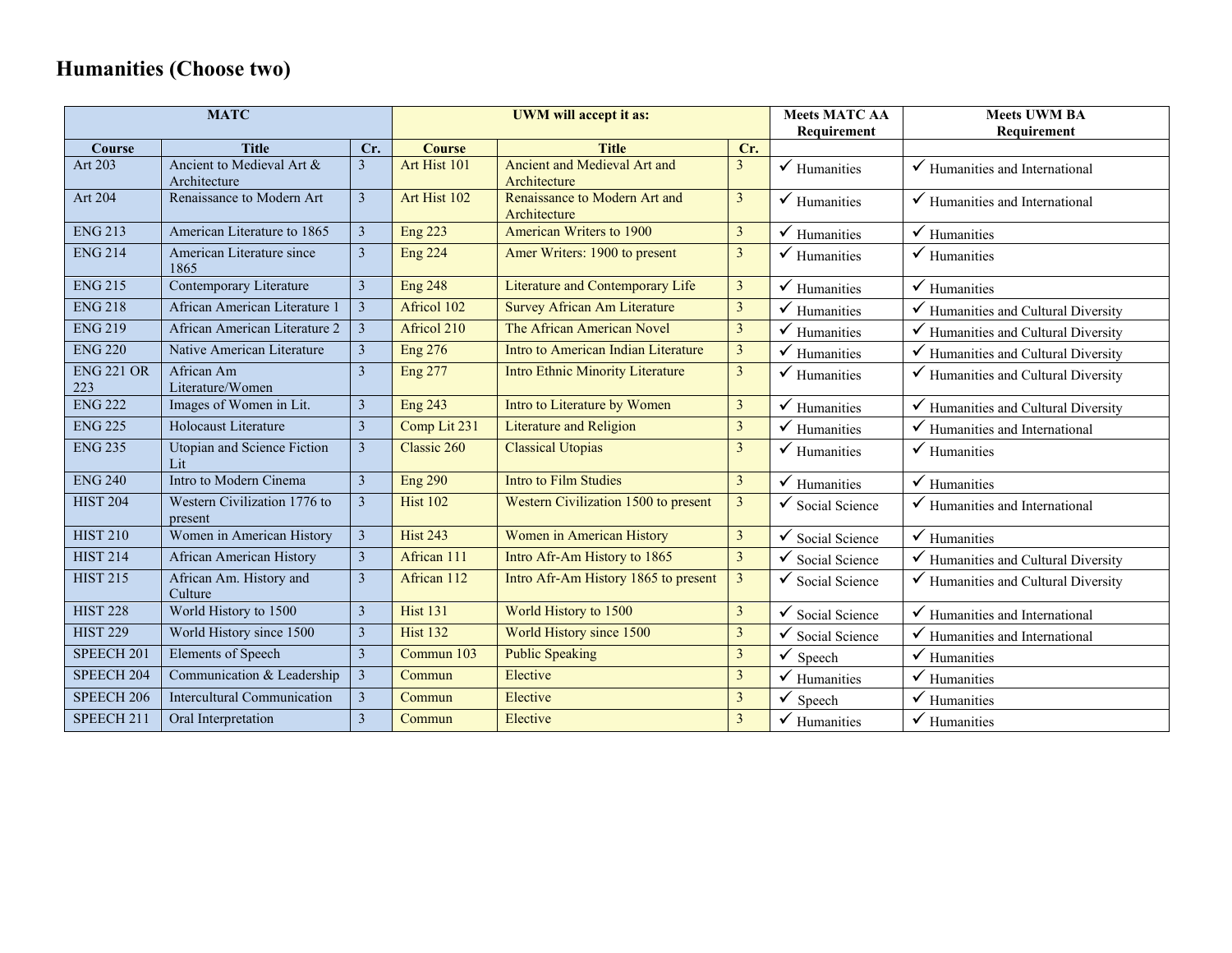# **Social Sciences (Choose four but no more than two from the same subject area)**

| <b>MATC</b>           |                                           |                         |                      | UWM will accept it as:                         | <b>Meets MATC AA</b><br>Requirement | <b>Meets UWM BA</b><br>Requirement |                                                              |
|-----------------------|-------------------------------------------|-------------------------|----------------------|------------------------------------------------|-------------------------------------|------------------------------------|--------------------------------------------------------------|
| Course                | <b>Title</b>                              | Cr.                     | <b>Course</b>        | <b>Title</b>                                   | Cr.                                 |                                    |                                                              |
| ECON 201              | Principles of Microeconomics              | 3                       | Econ 103             | Principles of Microeconomics                   | 3                                   | $\checkmark$ Social Science        | $\checkmark$ Social Science                                  |
| <b>ECON 202</b>       | Principles of Macroeconomics              | $\mathfrak{Z}$          | Econ 104             | <b>Principles of Macroeconomics</b>            | $\overline{\mathbf{3}}$             | Social Science                     | ✓<br>Social Science                                          |
| <b>ECON 215</b>       | <b>Economics of Discrimination</b>        | 3                       | <b>Econ 248</b>      | <b>Economics of Discrimination</b>             | $\overline{3}$                      | $\checkmark$ Social Science        | ✓<br>Social Science and<br><b>Cultural Diversity</b>         |
| <b>ECON 223</b>       | <b>Ecological Economics</b>               | $\mathfrak{Z}$          | Global 201           | Economics and the Environment                  | $\overline{3}$                      | $\checkmark$ Social Science        | $\checkmark$ Social Science                                  |
| <b>ENG 196</b>        | Oral and Interpersonal Communication      | $\overline{\mathbf{3}}$ | Comm $105$           | <b>Business and Professional Communication</b> | $\overline{3}$                      |                                    | Social Science                                               |
| <b>HIST 212</b>       | America Since 1877                        | $\mathfrak{Z}$          | <b>Hist 152</b>      | American History: 1877 to Present              | $\overline{\mathbf{3}}$             | ✓<br>Social Science                | ✓<br>Social Science                                          |
| <b>HIST 216</b>       | History of American Minorities            | $\mathfrak{Z}$          | <b>Hist</b> elective |                                                | $\overline{3}$                      | $\checkmark$ Social Science        | Social Science and<br>✓<br><b>Cultural Diversity</b>         |
| <b>HIST 218</b>       | Native American History and Culture       | $\mathfrak{Z}$          | <b>Hist 263</b>      | North American Indian History Since<br>1887    | $\overline{3}$                      | $\checkmark$ Social Science        | $\checkmark$ Social Science and<br><b>Cultural Diversity</b> |
| <b>HIST 219</b>       | Wisconsin Indians                         | $\mathfrak{Z}$          | <b>Hist 262</b>      | North American Indian History to 1887          | $\overline{\mathbf{3}}$             | $\checkmark$ Social Science        | $\checkmark$ Social Science and<br><b>Cultural Diversity</b> |
| <b>HIST 231</b>       | Latin American History                    | $\mathfrak{Z}$          | <b>Hist 180</b>      | Latin American Society and Culture             | $\overline{\mathbf{3}}$             | $\checkmark$ Social Science        | $\checkmark$ Social Science                                  |
| <b>HIST 236</b>       | The Vietnam Years                         | $\mathfrak{Z}$          | <b>Hist 287</b>      | The Vietnam War                                | $\overline{3}$                      | Social Science                     | Social Science                                               |
| <b>SOCSCI 203</b>     | Intro to Sociology                        | $\mathfrak{Z}$          | Sociol 101           | <b>Intro to Sociology</b>                      | 3                                   | ✓<br>Social Science                | Social Science<br>✔                                          |
| SOCSCI 204            | Marriage & Family                         | $\mathfrak{Z}$          | Sociol 260           | Family & Intimate Relationships                | $\overline{\mathbf{3}}$             | Social Science                     | ✓<br>Social Science                                          |
| SOCSCI 205            | <b>Social Problems</b>                    | $\mathfrak{Z}$          | Sociol $102$         | <b>Solving Social Problems</b>                 | $\overline{3}$                      | ✓<br>Social Science                | ✓<br>Social Science                                          |
| SOCSCI 206            | Intro Cultural Anthropology               | $\mathfrak{Z}$          | Anthro 102           | Intro Anthropology: Culture and Society        | $\overline{\mathbf{3}}$             | Social Science                     | ✓<br>Social Science                                          |
| SOCSCI 207            | Intro Criminology                         | $\mathfrak{Z}$          | Sociol 241           | Criminology                                    | $\overline{3}$                      | Social Science                     | ✓<br>Social Science                                          |
| SOCSCI <sub>208</sub> | <b>Global Cultures</b>                    | $\mathfrak{Z}$          | Global 101           | Intro Global Studies: People & Politics        | $\overline{3}$                      | Social Science                     | ✓<br>Social Science                                          |
| <b>SOCSCI 209</b>     | Sociology of Religion                     | $\overline{3}$          | Sociol 215           | <b>Religion and Society</b>                    | $\overline{3}$                      | Social Science                     | Social Science                                               |
| SOCSCI 211            | Intro Women's Studies                     | $\mathfrak{Z}$          | <b>WGS 200</b>       | Intro to Women's and Gender Studies            | $\overline{3}$                      | ✓<br>Social Science                | ✓<br>Social Science                                          |
| SOCSCI 214            | Gender and Society                        | $\overline{3}$          | Sociol 250           | <b>Sex and Gender</b>                          | $\overline{\mathbf{3}}$             | Social Science                     | ✓<br>Social Science                                          |
| SOCSCI 221            | American Government and Politics<br>Today | $\mathfrak{Z}$          | Pol Sci 103          | Intro to American Gov't & Politics             | $\overline{3}$                      | $\checkmark$ Social Science        | $\checkmark$ Social Science                                  |
| SOCSCI <sub>222</sub> | American State and Local Government       | $\overline{3}$          | Pol Sci 104          | <b>State Politics</b>                          | $\overline{\mathbf{3}}$             | ✓<br>Social Science                | Social Science<br>✓                                          |
| SOCSCI <sub>236</sub> | Juvenile Delinquency                      | $\mathfrak{Z}$          | Sociol 246           | Juvenile Delinquency                           | $\overline{3}$                      | Social Science                     | ✓<br>Social Science                                          |
| SOCSCI 241            | World Geography                           | $\overline{3}$          | Geog 110             | The World: People & Regions                    | $\overline{\mathbf{3}}$             | Social Science                     | ✓<br>Social Science                                          |
| SOCSCI 242            | African-American Social Thought           | 3                       | African              | Elective                                       | 3                                   | $\checkmark$ Social Science        | ✓<br>Social Science and<br><b>Cultural Diversity</b>         |
| SOCSCI 246            | Human Sexuality                           | $\mathfrak{Z}$          | Letters & Science    | Elective                                       | $\overline{3}$                      | $\checkmark$ Social Science        | ✓<br>Social Science                                          |
| SPEECH 203            | Interpersonal Communication               | $\overline{3}$          | Commun 101           | <b>Interpersonal Communication</b>             | 3                                   | $\checkmark$<br>Speech             | √ Social Science                                             |